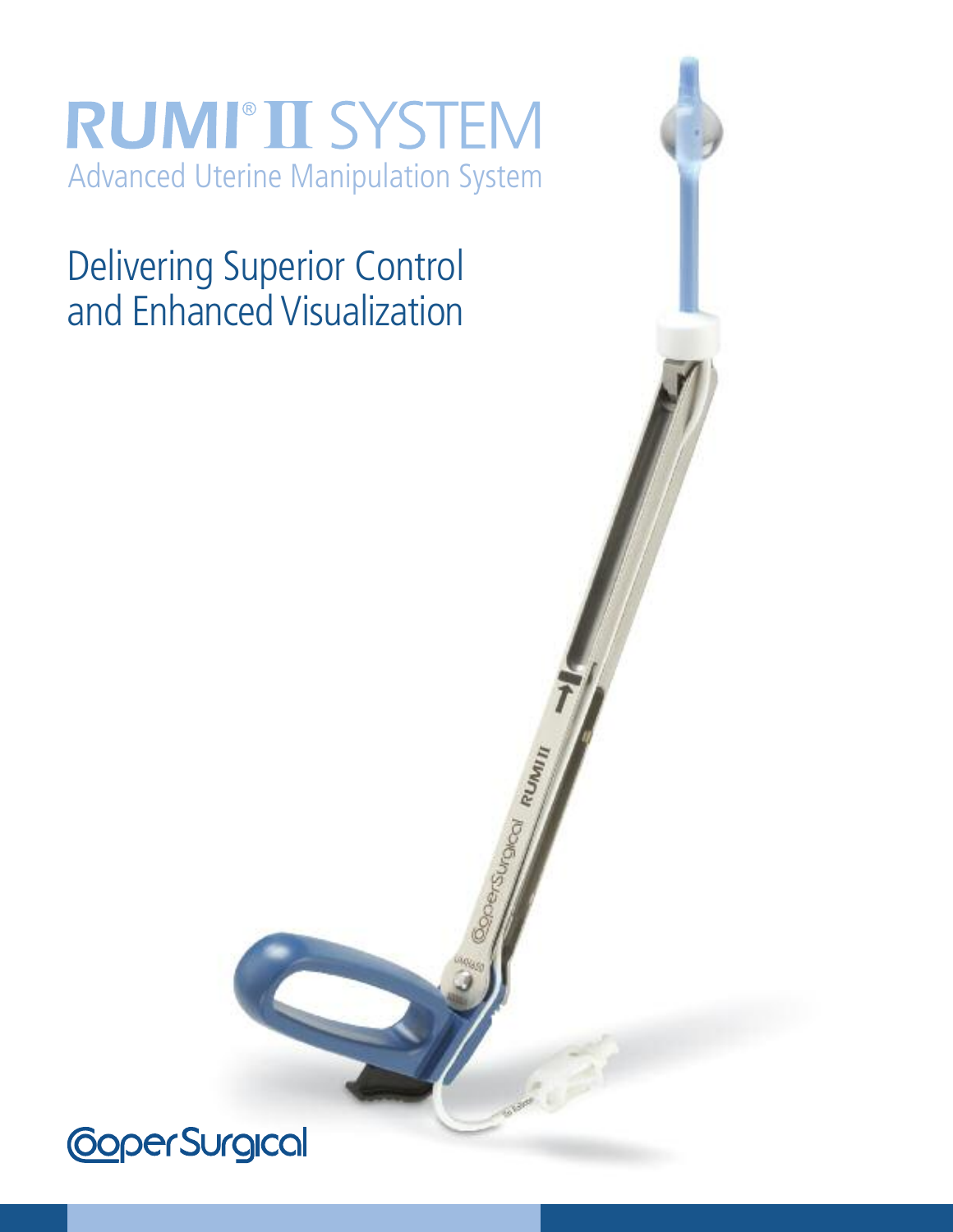### The RUMI®II System: The Right Choice For All Pelvic Laparoscopic Procedures

### Unparalleled Visualization and Pelvic Access

The RUMI ® II System is ideal for any laparoscopic pelvic surgery. As a surgeon, you will experience superior exposure and access to pelvic anatomy. The RUMI II System provides maximum flexibility through a wide range of single-use intrauterine tips specifically chosen to accommodate individual patient anatomy. Plus, the RUMI II uterine manipulator handle provides additional length while delivering a full 140 degrees of articulation at the cervix for remarkable exposure. Simply put, the RUMI II System is the solution for effective uterine manipulation.



Unique locking handle allows total control of uterine position



Soft distal end of tip and silicone balloon provide less traumatic insertion, while the saline filled balloon holds the tip firmly but gently in place

Locking handle maintains tip orientation and uterine position

New comfortable blue handle visually differentiates RUMI II from original RUMI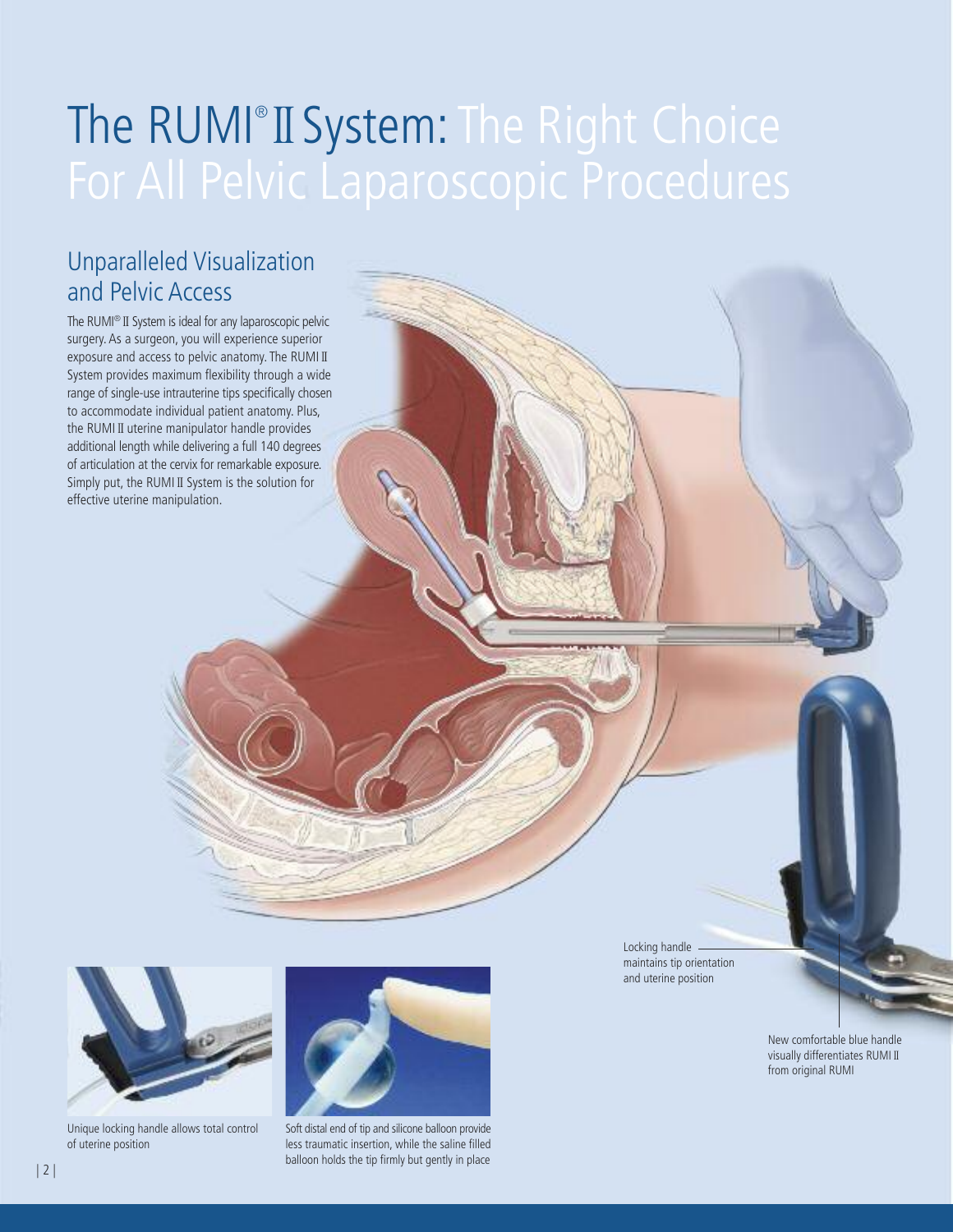### The Most Versatile System For Your Needs

The RUMI II System is flexible for a wide range of laparoscopic procedures. The combination of superior uterine control and minimal tissue trauma makes RUMI II ideal for diagnostic laparoscopy, myomectomy, oophorectomy, endometriosis excision, and infertility applications requiring reliable chromopertubation.

### Articulation: Achieve Superior Uterine Exposure and Access

The RUMI II System enables full control of the uterus in all directions, including full 90 degrees of anteversion, 50 degrees retroversion and maximum lateral positioning, which provides unmatched exposure and access to important anatomical structures. Also, the frictionless, locking handle mechanism ensures stable positioning during dissection for added surgical control and safety.

### Sacrocolpopexy: Easier and Safer

Mesh placement during sacrocolpopexies can be cumbersome and time consuming. The Sacrocolpopexy Tip, used in conjunction with any of the RUMI handles is an ideal solution. The tip will elevate the vagina. Bladder flap creation and suturing challenges are reduced because the tip provides stable control of the tissues. With constant tension, migration of tissue is minimized during mesh attachment.

For sacrocervicopexy, a tip with a concave distal end is available.

Tips are available in multiple sizes that easily attach to any RUMI uterine manipulator.



Sacrocervicopexy and Sacrocolpopexy Tips, single-use, disposable



Sacrocolpopexy Tip shown on Advincula Arch™



6.7mm x 12cm 6.7mm x 10cm 6.7mm x 8cm 6.7mm x 6cm 5.1mm x 6cm 5.1mm x 3.75cm

#### Tips: The Right Size and Less Trauma

The RUMI II System is ideal for any laparoscopic or robotic pelvic surgery in a broad range of patient anatomy. Available in six sizes, the RUMI Tips have a soft, flexible distal tip, which reduces the risk of uterine perforation and trauma. The strength and flexibility of the RUMI Tips allows the intrauterine balloon to be inflated with saline, providing unmatched durability even during caudal traction.

### RUMI II : Upgraded Design Improves Your Surgical Procedures

The RUMI II System has been reengineered with a range of design enhancements to improve the efficiency and safety of your procedures. These include a new Koh-Efficient ™ colpotomy system for easier and quicker TLH procedures, new tip sizes and more:

Catheter management system range of patient anatomy

Six uterine tips to suit a wider

140º of articulation at the cervix (90º anteversion and 50º retroversion)

2 inch longer shaft for better access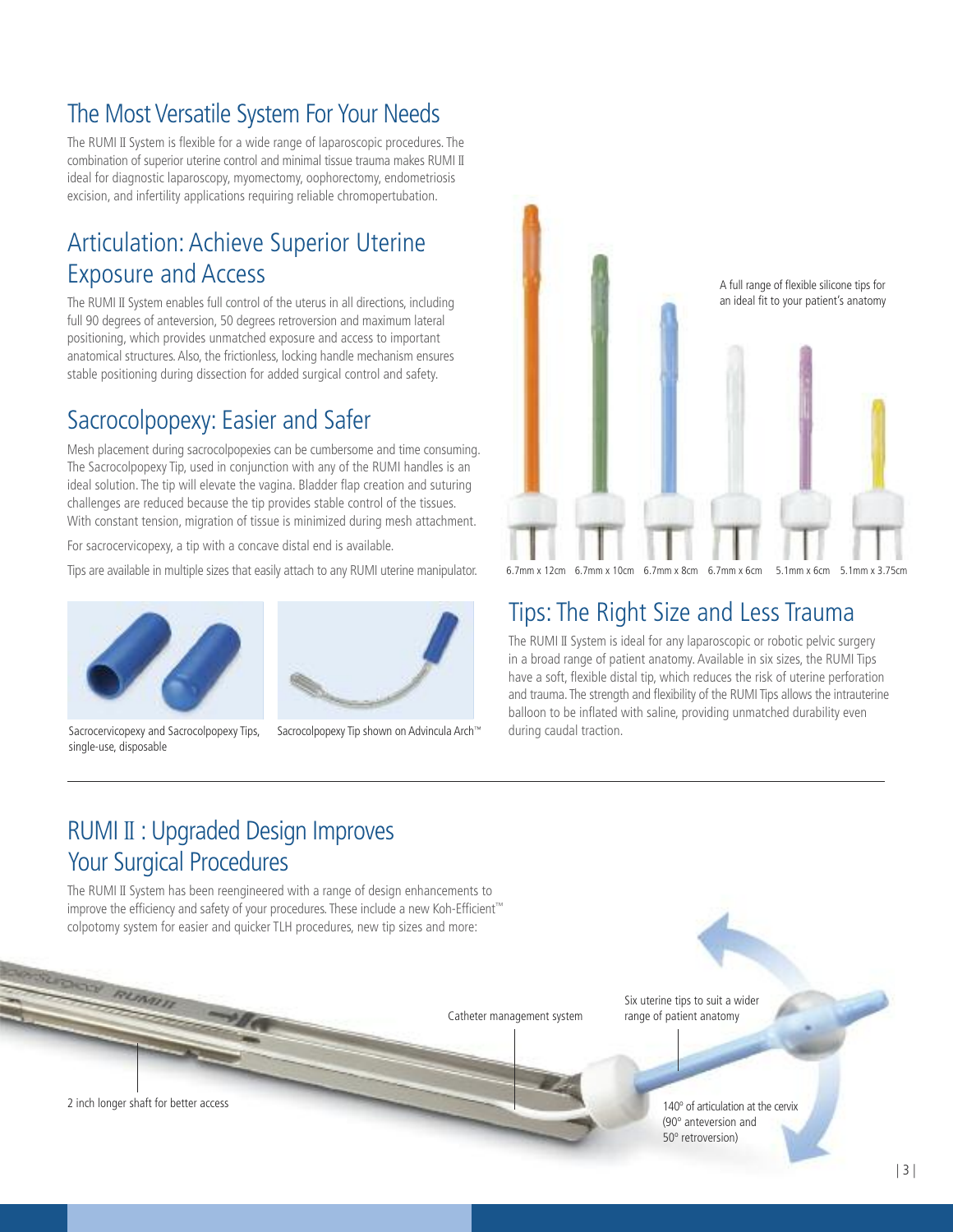### RUMI ® II / Koh-Efficient ™: Four Sizes to Suit Patient Anatomical Needs



### A Safer Colpotomy Incision

The Koh-Efficient provides a 'margin of safety' away from the ureters as well as a visual landmark and backstop for a full circumferential colpotomy incision.Vaginal length is maximized and pneumoperitoneum is maintained.



# TLH is Easier, Faster and With The RUMI® II Easy

### Koh-Efficient: Insertion Made Easy

The Koh-Efficient combines the Koh Cup™ and the pneumo-occlusion balloon into one device for easy loading onto the RUMI ® II handle as well as rapid and accurate clinical positioning.

Once the proper size Koh-Efficient is loaded onto the RUMI II handle, the uterine tip is advanced into the cervical canal. Then the tip is advanced into the uterus and the cup seats into the vaginal fornix. Once in position, full articulation at the cervix is available.

This sterile, single-use device is available in four sizes to suit your patient's anatomy.

### An Improved Margin of Safety for Total Laparoscopic Hysterectomy

A key challenge in total laparoscopic hysterectomy is the identification, management and safekeeping of the ureters and uterine arteries during the procedure. The RUMI II / Koh-Efficient is designed to fit securely over the cervix to place the vaginal fornix on stretch. The delineation provides a visual landmark and backstop for dissection while distancing the colpotomy incision from the ureters. This creates a 'margin of safety' allowing you to continue the procedure with confidence. The locking handle maintains tip orientation and uterine position – both crucial to the success of the procedure.

Robust Koh Cup provides a precise and stable cutting surface

Occluder balloon is pre-attached on the Koh-Efficient

RUMI II is engineered with our easy load system making it simple and easy to insert into patient anatomy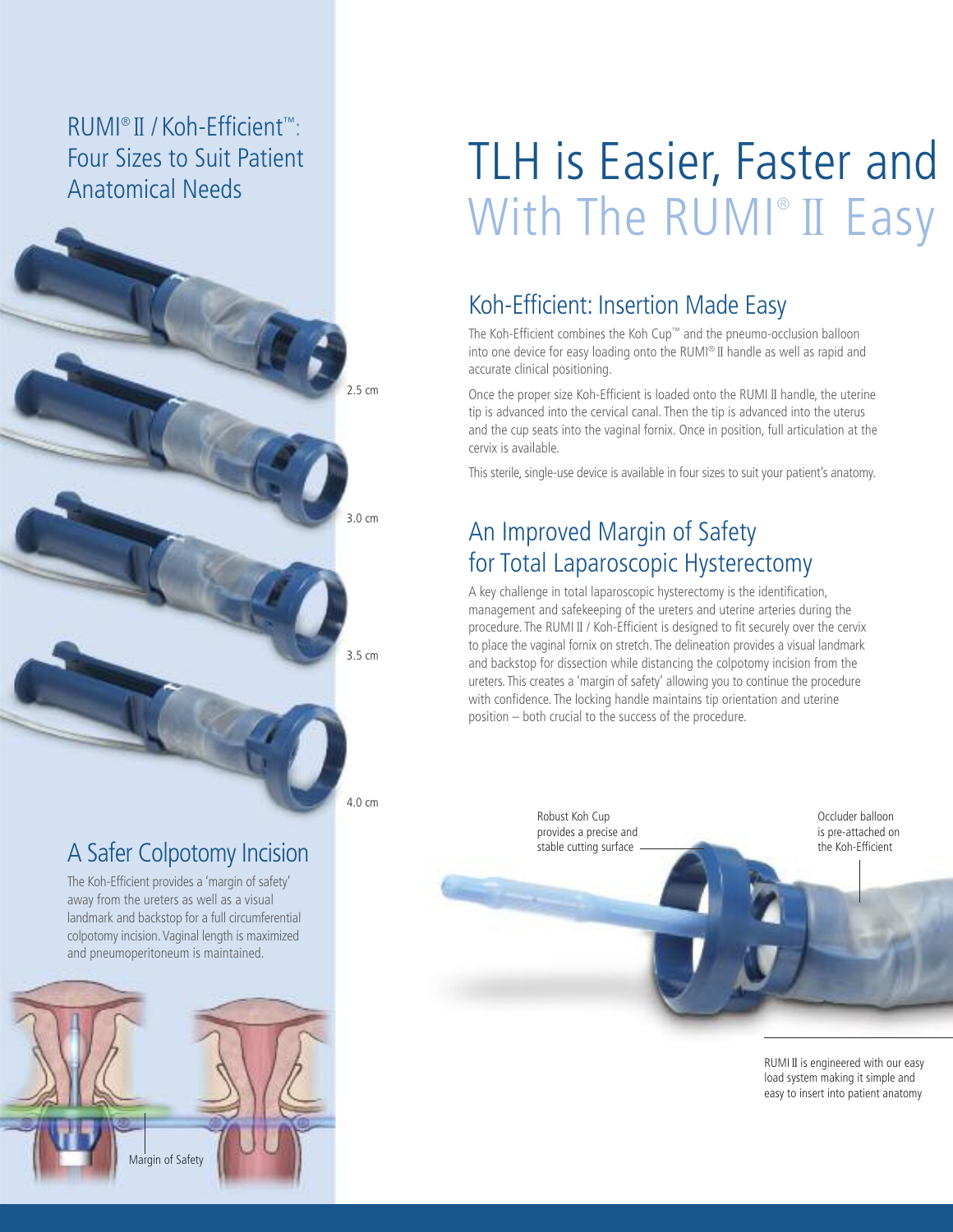Cervical Sizer enables accurate selection of the Koh-Efficient size based upon each patient's anatomy

# Safer Load Koh-Efficient<sup>™</sup>



Saline inflated tip provides a firm hold for superior manipulation Easy load Koh-Efficient is engineered for easier insertion Koh-Efficient provides an ideal visual landmark for dissection

DODGEDIONON BOWILL



Cervical Sizer: The Right Cervical Measurement...Every Time

Using the right size Koh-Efficient is important for enhancing the 'margin of safety.' With the specially-designed Cervical Sizer, measuring your patient's cervix is simple and fast, ensuring superior delineation of the vaginal fornix for enhanced procedure safety.

### Easy Load Design Provides a Simple Way to Achieve Efficiency and Greater Patient Safety

Based on extensive testing and surgeon feedback, we are proud to introduce a simple, effective loading mechanism in the Koh-Efficient, which assures a snug fit with no struggle. With this easy load innovation, it's easier to correctly position the Koh-Efficient – plus, we've engineered integrated catheter retention channels for improved site management. Both of these advanced features help to reduce valuable surgical time and effort.



**STATES OF THE OWNER.** 

Visual and audio indicators alert you when cup is locked into position

STEP 1 STEP 2 STEP 3 STEP 3 STEP 4 STEP 4 STEP 3 STEP 4 STEP 4 STEP 3 STEP 4 STEP 4 STEP 4 STEP 4 STEP 4 STEP 4

Locking handle maintains tip orientation and uterine position while permitting 140º of articulation at the cervix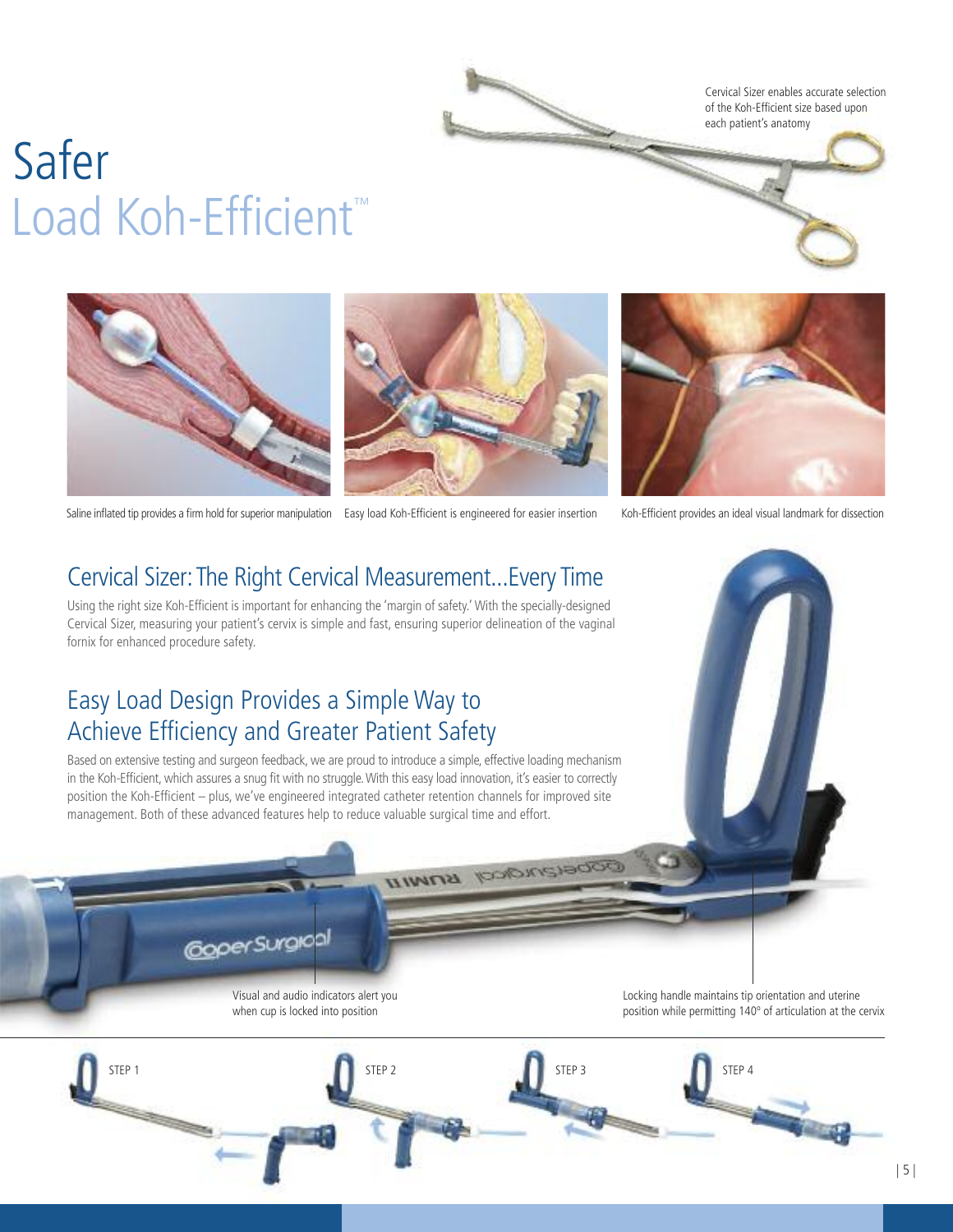

# Advincula Arch™: Simple and Strong



Designed with our easy load system for quicker and easier insertion

### Traditional Uterine Manipulator Designed for Strength and Durability

An alternative to the articulating RUMI II, the reusable Advincula Arch is ideal for physicians who prefer the simple and lightweight design of a disposable uterine manipulator but would like additional strength.

Some physicians choose the Advincula Arch because they prefer executing anteversion/ retroversion manipulation of the uterus manually or with the Uterine Positioning System™. The radial design permits easy insertion from any angle and its unique curve provides outstanding elevation for superior visualization and control.

The Advincula Arch has a specially designed Koh-Efficient ™ system enabling the physician to safely insert and correctly position the device for use. The Advincula Arch shares the same tips as the articulating RUMI II, thereby expanding the versatility and functionality of the total RUMI II System.

copersugad

Advincula Arch is designed with our easy load system making it simple and easy to insert into patient anatomy

STEP 1 STEP 2 STEP 3

| 6 |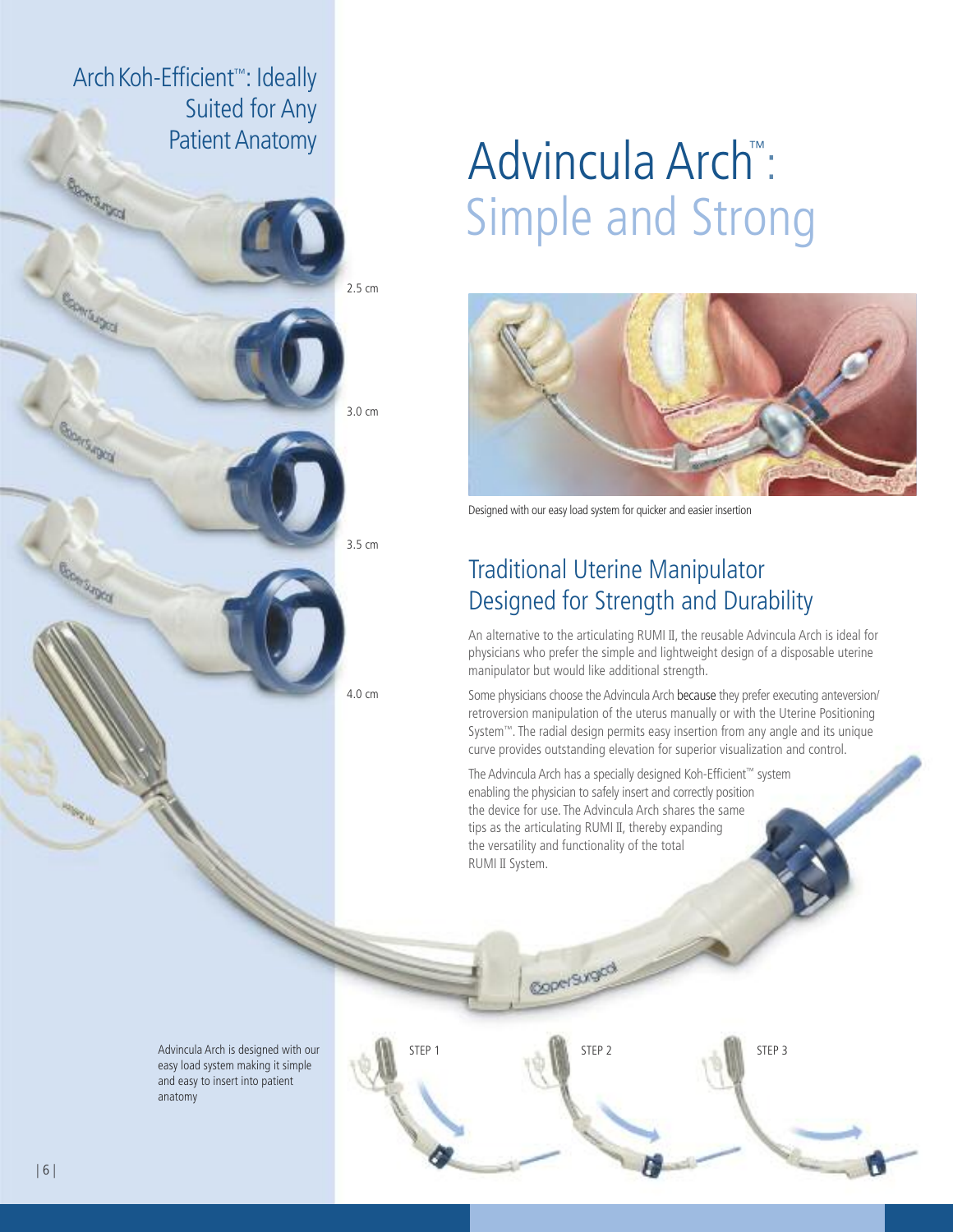



UPS provides an ideal field of view, delivers constant static pressure and frees up O.R. personnel for other tasks

### Provides Hands-Free Constant Static Pressure

The Uterine Positioning System (UPS) creates exposure and static control of the anatomy during operative and diagnostic GYN laparoscopy. This table-mounted system is designed with three hydraulic joints to provide a full range of motion.

The UPS is amust-have for long gynecologic procedures such as sacrocolpopexy. It provides the constant static pressure that assistants are unable to maintain, thereby providing an additional margin of safety during surgical procedures.

Through reusable adaptors, the UPS can be used with RUMI ®, RUMI Arch®, RUMI ® II and Advincula Arch™ uterine manipulators.

### The RUMI ® II System: Outstanding Versatility For a Wide Range of Surgical Procedures

| Procedure                               | <b>Estimated Time</b> | <b>RUMIII</b> | <b>Advincula</b><br>Arch | <b>Kronner</b>                  | <b>UPS Priorities</b> | <b>Accessories Needed</b> |
|-----------------------------------------|-----------------------|---------------|--------------------------|---------------------------------|-----------------------|---------------------------|
| <b>Endometriosis Excision</b>           | 45 min-2 hrs.         | X             | $\times$                 | $\times$                        | Medium/High           | Tip                       |
| Myomectomy                              | 30-45 min.            | X             | $\times$                 | $\times$                        | Medium/High           | Tip                       |
| Oophorectomy                            | 30 min.               | X             | X                        | X                               | Low                   | Tip                       |
| Supracervical Laparoscopic Hysterectomy | 1 hr.                 | $\times$      | X                        | $\overline{\phantom{0}}$        | Medium/High           | $Tip + Koh-Efficient$     |
| Total Laparoscopic Hysterectomy         | $1 - 1.5$ hrs.        | X             | $\times$                 |                                 | Medium/High           | $Tip + Koh-Efficient$     |
| Sacrocolpopexy                          | $.5-2$ hrs.           | $\times$      | X                        | $\hspace{0.1mm}-\hspace{0.1mm}$ | High                  | Sacro Tip                 |
| Diagnostic                              |                       | X             | X                        | X                               |                       | Tip                       |